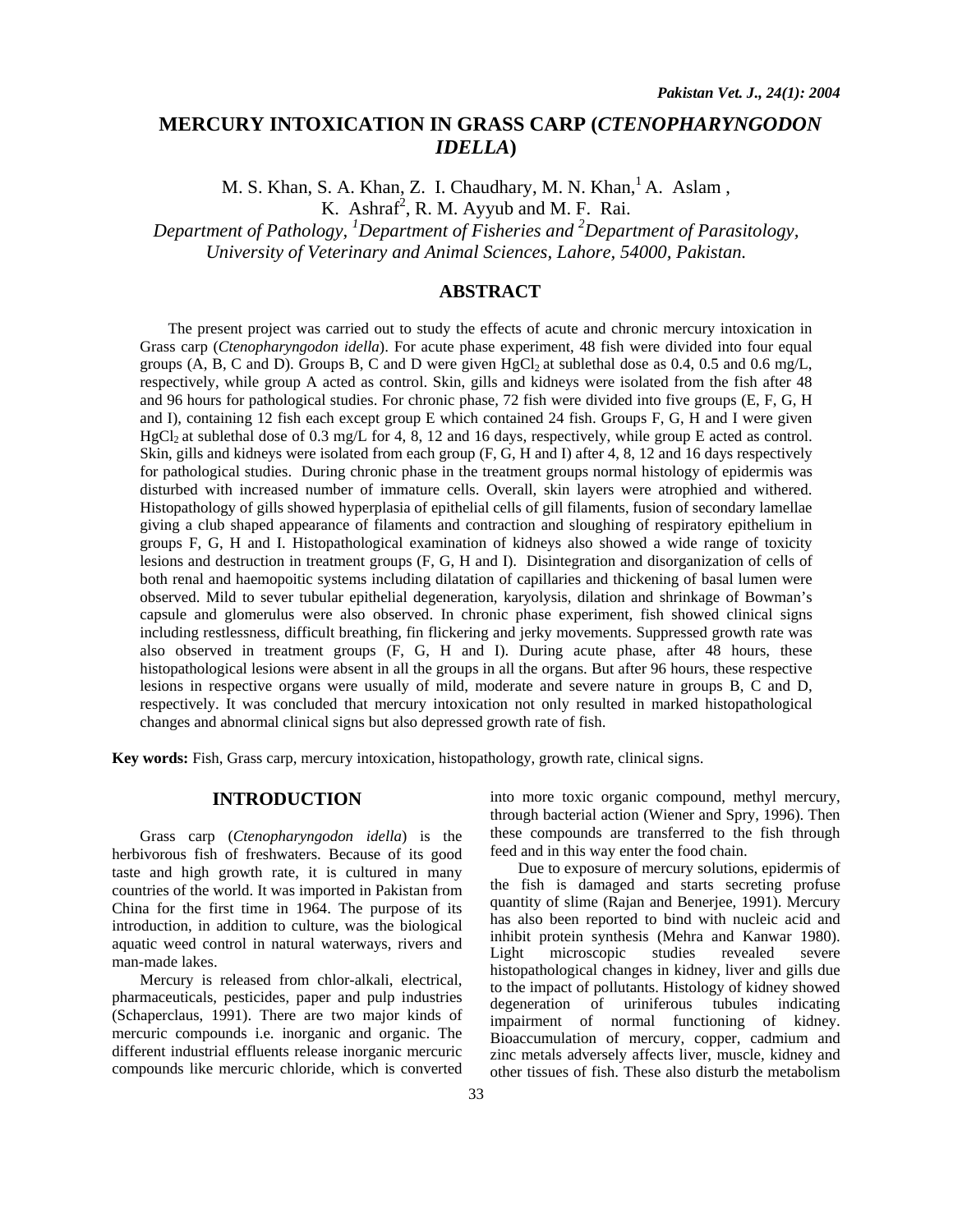of body, and hamper development and growth of the body (Sephar, 1976).

Keeping in view the harmful effects of mercury in fish and ultimately in human life, the effects of acute and chronic mercury intoxication on Grass carp have been studied.

# **MATERIALS AND METHODS**

### **Experimental fish**

For carrying out the experiment, 360 farmed fish *Ctenopharyngodon idella* were brought from a commercial fish farm. Fish were acclimatized for one week before commencement of experiment at pH 7.0  $\pm$ 0.1.

#### **Experimental design**

Two hundred and forty fish were divided in 12 groups of 20 each with two replicates.  $LC_{50}$  of mercuric chloride  $(HgCl<sub>2</sub>)$  was determined with the help of Probit analysis. For this purpose, these 12 groups were given an increasing concentration of  $HgCl<sub>2</sub>$ , i.e. 0.00, 0.10, 0.15, 0.25, 0.35, 0.45, 0.55, 0.65, 0.75, 0.85, 0.95 and 1.05 mg/L, respectively for 96 hours.

 Then the experiment was divided into two phases, i.e. acute phase and chronic phase. In acute phase, 48 fish were divided into four groups, A B, C and D, containing 12 fish in each set with two replicates. The groups B, C and D were given different sublethal doses of mercury i.e. 0.4, 0.5 and 0.6 mg/L, respectively, for 96 hours, and group A acted as untreated control.

For the chronic phase, 72 fish were divided into five groups E, F, G, H and I, containing 12 fish each, except group E which contained 24 fish, with two replicates. Fish of groups F, G, H and I were given same sublethal dose of  $HgCl<sub>2</sub>$  (0.3 mg/L) for 4, 8, 12 and 16 days, respectively. Fish in group E acted as control.

#### **Sampling schedule**

 For the acute phase of ex-periment sampling was done after 48 and 96 hours. Fish were observed for behavioural and nervous signs, if any. Fish from each group were desensitized by pithing. The skin, gills and kidneys were collected for histopathological examination.

For the chronic phase of experiment, groups F, G, H and I were used on day 4, 8, 12 and 16, respectively, for determination of histopathological changes in skin, gills and kidneys. Fish were weighed on each sampling day to determine growth rate. Fish were observed for behavioral and nervous signs. Parameters under study included fish growth rate, histopathological examination of skin, gills and kidneys, (Drury and Wallington, 1980) and clinical signs. Data were

subjected to statistical analysis (unpaired t-test) by following Steel and Torrie (1982)

# **RESULTS AND DISCUSSION**

The results of different parameters noted in different organs regarding both acute and chronic phases are given in Tables 1-7.

### Calculation of LC<sub>50</sub>

In the present study, the 96-hr  $LC_{50}$  for mercuric chloride (HgCl<sub>2</sub>) was 0.8 mg/L. This value is not in line with the findings of Rajan and Benerjee (1991), who reported LC50 as 0.3 mg/L in *Heteropneustes fossilis*, which might be due to difference in species. Shakoori *et al.* (1991) reported 96-hr  $LC_{50}$  of 0.084 mg/L in small sized *Ctenopharyngodon idella* while Hashmi (1999) observed  $LC_{50}$  as 0.15 mg/L. This difference might be due to body size and species variation used in their experiments.

### **Chronic phase of experiment**

Present study revealed decreased growth rate in treated than control fish. Shakoori *et al.* (1991) reported that sublethal doses of mercuric chloride produced severe biochemical abnormalities in blood, liver and muscles that were ultimately reflected through decrease in fish growth. Refusal to feed and appearance of clinically oriented nervous symptoms were the perceptible reasons for the decreased growth rate.

Mercuric chloride intoxication affected both renal and hemopoitic tissues of grass carp. The major histopathological changes in fish included thickening of renal tubules, nuclear pyknosis, degeneration and disorganization of hemopoitic tissue. Many workers support these findings. Banerjee and Bhattacharya (1994) reported degeneration and dispersion of interrenal and chromaffin tissue. This study revealed that  $HgCl<sub>2</sub>$  affected both endocrine and excretory parts of kidney. Anitha and Sree (1995) also described the effect of  $HgCl<sub>2</sub>$  on kidney, as intoxication caused degeneration of uriniferous tubules, indicating impairments of normal functioning of kidney. According to Oliveira *et al*. (1996), inorganic mercury caused disorganization of renal tissues.

Mercuric chloride caused histopathological changes in gills. These changes ranged from mild to severe and included hyperplasia of gill epithelium, fusion of secondary lamellae, destruction of respiratory epithelium and formation of club shaped lamellae. Naidu and Ramamurthi (1983) reported buldging of gill lamellae at basal and distal parts. They also reported hypertrophy and hyperplasia of gill lamellae. Prasad (1994a) also reported similar changes in lamellae. These changes included contraction of epithelium, formation of interlamelar bridge and even sloughing of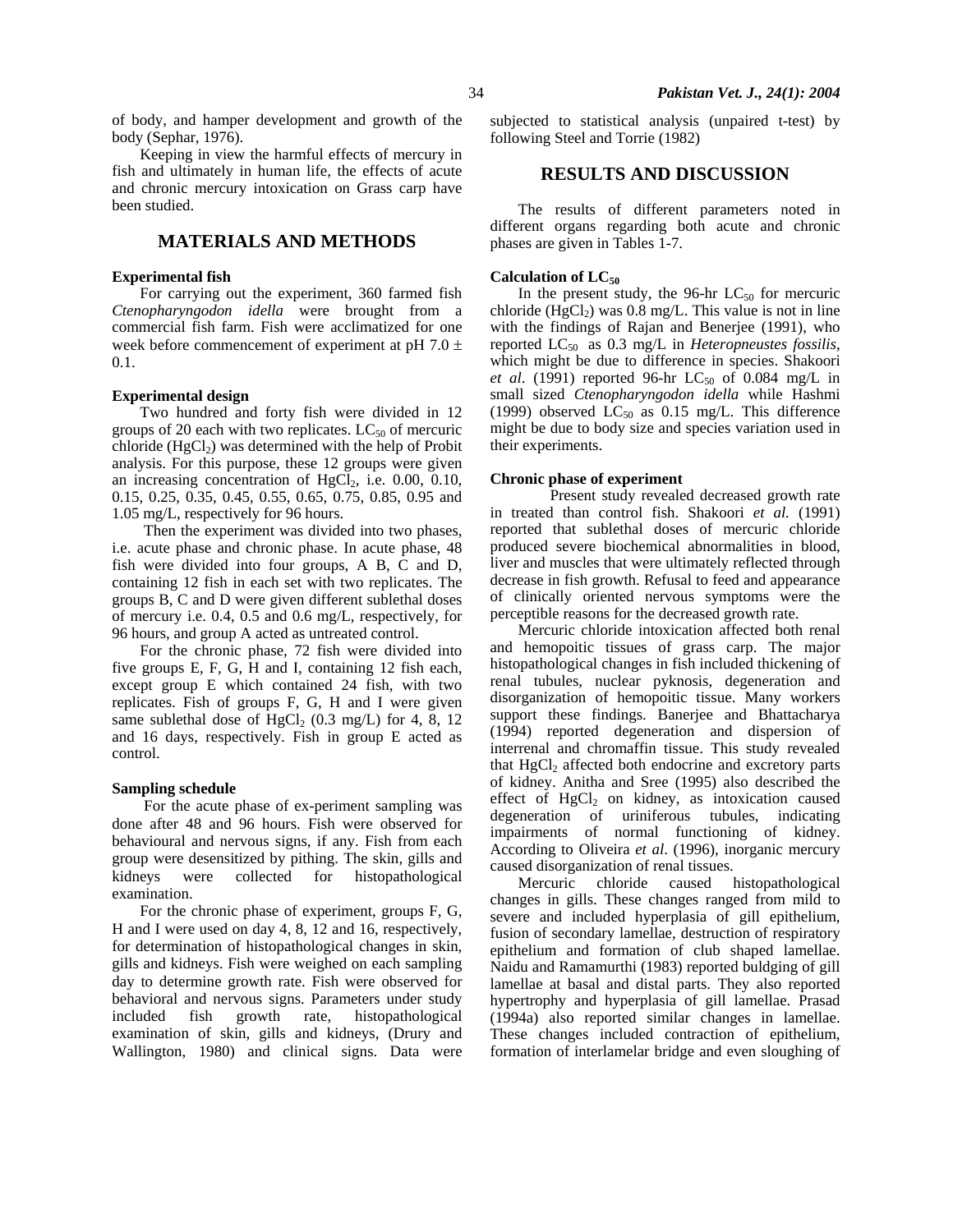| <b>Groups</b> |                          |                          | Average weight gains (g) |         |  |  |  |
|---------------|--------------------------|--------------------------|--------------------------|---------|--|--|--|
|               | Day 4                    | Day 8                    | Day 12                   | Day 16  |  |  |  |
|               | $1.03*$                  | $2.43*$                  | $4.48*$                  | $6.51*$ |  |  |  |
|               | 0.31                     | $\overline{\phantom{a}}$ | $\overline{\phantom{a}}$ |         |  |  |  |
| G             | $\overline{\phantom{a}}$ | 0.51                     | $\qquad \qquad$          | -       |  |  |  |
|               | -                        | $\blacksquare$           | 1.25                     |         |  |  |  |
|               | $\blacksquare$           | $\overline{\phantom{a}}$ | $\overline{\phantom{a}}$ | 2.18    |  |  |  |

# **Table 1: Average fish weight gains in chronic phase**

 $*$  = Significant difference (P<0.05).

### **Table 2: Histopathological changes in fish kidney in acute phase**

|                   |   |                |   | <b>Kidney lesion score</b> |                |  |  |  |
|-------------------|---|----------------|---|----------------------------|----------------|--|--|--|
| Histopathological |   | After 48 hours |   |                            | After 96 hours |  |  |  |
| changes           | в |                |   |                            | в              |  |  |  |
| <b>ICS</b>        |   |                |   |                            |                |  |  |  |
| <b>NP</b>         |   |                | U |                            |                |  |  |  |
| VA                |   |                |   |                            |                |  |  |  |
| <b>NA</b>         |   |                | O |                            |                |  |  |  |
| ED                |   |                |   |                            |                |  |  |  |

ICS = Intercellular space widening, NP = Nuclear pyknosis in epithelial & haemopoitic tissue,  $VA = Vacuolization$ ,  $NA = Necrotic areas$ ,  $ED = Epithelial degeneration$ ,  $EL = Epithelial loosening$ **Kidney lesion score** 

 $0 =$  Normal,  $1 =$  Mild,  $2 =$  Moderate,  $3 =$  Severe

# **Table 3: Histopathological changes in fish kidney during chronic phase**

| Histopathological | <b>Kidney lesion score</b> |       |        |               |  |  |  |  |  |
|-------------------|----------------------------|-------|--------|---------------|--|--|--|--|--|
| changes           | All days                   | Dav 4 | Day 12 | <b>Day 16</b> |  |  |  |  |  |
|                   |                            |       |        |               |  |  |  |  |  |
|                   |                            |       |        |               |  |  |  |  |  |
| <b>NA</b>         |                            |       |        |               |  |  |  |  |  |
| <b>CT</b>         |                            |       |        |               |  |  |  |  |  |
| ED                |                            |       |        |               |  |  |  |  |  |
| <b>CIF</b>        |                            |       |        |               |  |  |  |  |  |

DT = Dilatation of renal tubules, NA = Necrotic areas, CT = Connective tissue, ED = Epithelial degeneration, CIF = Cellular infiltration

**Kidney lesion score** 

 $0 =$  Normal,  $1 =$  Mild,  $2 =$  Moderate,  $3 =$  Severe

### **Table 4: Histopathological changes in fish gills during acute phase**

|                   |   |                | <b>Gills lesion score</b> |  |  |  |  |
|-------------------|---|----------------|---------------------------|--|--|--|--|
| Histopathological |   | After 48 hours | After 96 hours            |  |  |  |  |
| changes           | в |                |                           |  |  |  |  |
| HΥ                |   |                |                           |  |  |  |  |
| ED                |   |                |                           |  |  |  |  |
| <b>DC</b>         |   |                |                           |  |  |  |  |
| EN                |   |                |                           |  |  |  |  |
| СI                |   |                |                           |  |  |  |  |

HY = Hypertrophy of gills lamellae, ED = Epithelial degeneration, DC = Dilated capillaries,

 $EN = Epithelial necrosis, CL = Club shaped lamellae$ 

**Gills lesion score** 

 $0 =$  Normal,  $1 =$  Mild,  $2 =$  Moderate,  $3 =$  Severe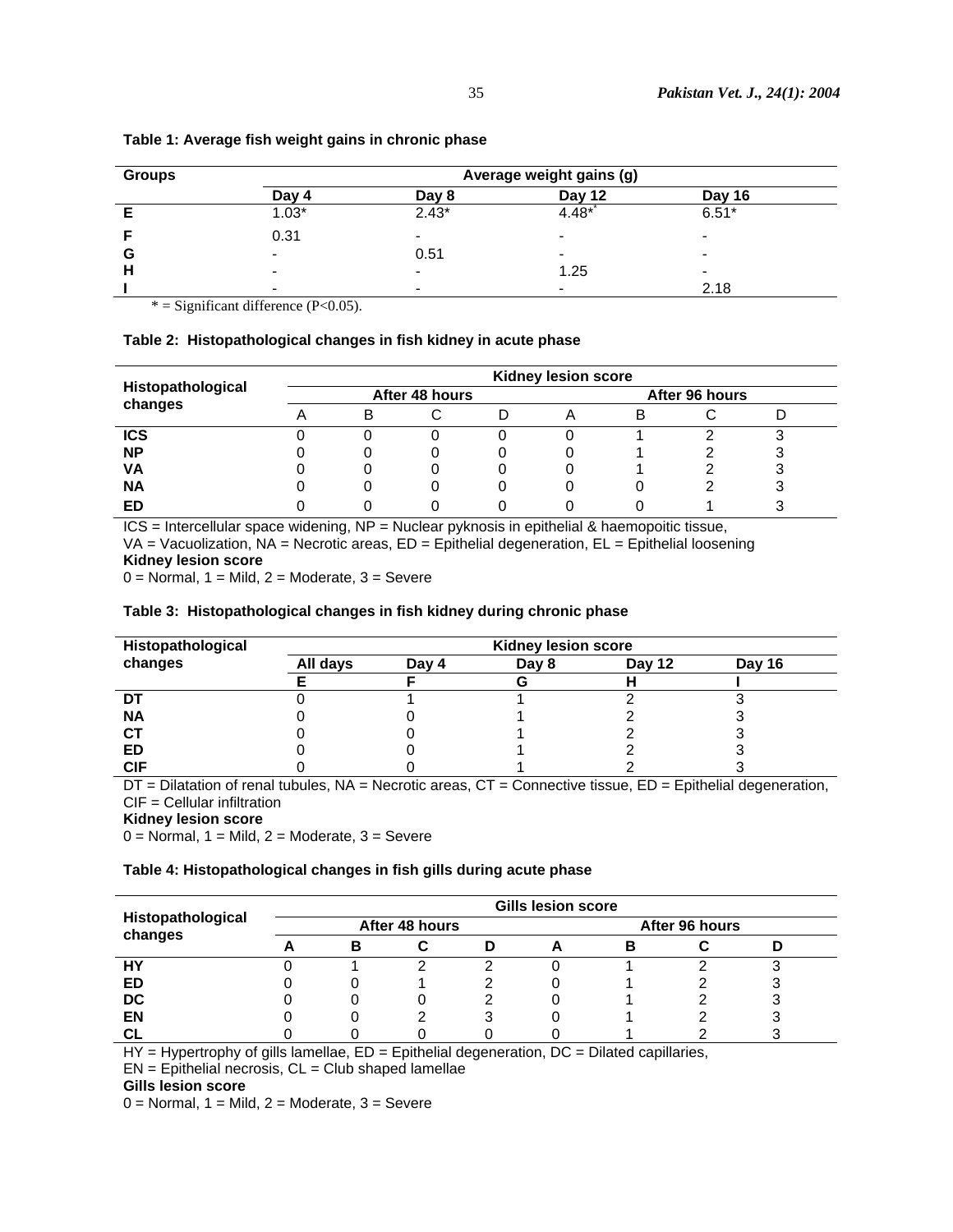| Histopathological | <b>Gills lesion score</b> |       |        |  |  |  |  |  |  |
|-------------------|---------------------------|-------|--------|--|--|--|--|--|--|
| changes           | All days                  | Day 4 | Day 16 |  |  |  |  |  |  |
|                   |                           |       |        |  |  |  |  |  |  |
| HY                |                           |       |        |  |  |  |  |  |  |
| <b>IBE</b>        |                           |       |        |  |  |  |  |  |  |
| CL                |                           |       |        |  |  |  |  |  |  |
| EE.               |                           |       |        |  |  |  |  |  |  |
| <b>EN</b>         |                           |       |        |  |  |  |  |  |  |
| <b>DC</b>         |                           |       |        |  |  |  |  |  |  |

# **Table 5: Histopathological changes in fish gills during chronic phase**

 $HY = Hypertrophy$  of gills lamellae, IBE = Interlamelar bridge formation,  $CL = Club$  shaped lamellae,  $EE = Epithelial erosion, EN = Epithelial necrosis, DC = Dilated capillaries$ 

**Gills lesion score** 

 $0 =$  Normal,  $1 =$  Mild,  $2 =$  Moderate,  $3 =$  Severe

# **Table 6: Histopathological changes in fish skin during acute phase**

| Histopathological<br>changes |                |   |   |   |  | <b>Skin lesion score</b> |   |   |  |
|------------------------------|----------------|---|---|---|--|--------------------------|---|---|--|
|                              | After 48 hours |   |   |   |  | After 96 hours           |   |   |  |
|                              |                | В | С | D |  | В                        | С |   |  |
| <b>ICS</b>                   |                |   |   |   |  |                          |   | 3 |  |
| <b>NP</b>                    |                | O |   |   |  |                          |   |   |  |
| VА                           |                | 0 | 0 |   |  |                          |   |   |  |
| <b>NA</b>                    |                | 0 | 0 |   |  |                          |   |   |  |
| ED                           |                |   |   |   |  |                          |   |   |  |

ICS = Intercellular space widening, NP = Nuclear pyknosis in epithelial & haemopoitic tissue,  $VA = Vacuolization$ ,  $NA = Necrotic areas$ ,  $ED = Epithelial degeneration$ ,  $EL = Epithelial loosening$ **Skin lesion score** 

 $0 =$  Normal,  $1 =$  Mild,  $2 =$  Moderate,  $3 =$  Severe

### **Table 7: Histopathological changes in fish skin during chronic phase**

| Histopathological | <b>Skin lesion score</b> |       |       |        |        |  |  |  |  |  |
|-------------------|--------------------------|-------|-------|--------|--------|--|--|--|--|--|
| changes           | All days                 | Day 4 | Day 8 | Day 12 | Day 16 |  |  |  |  |  |
|                   |                          |       |       |        |        |  |  |  |  |  |
| AT                |                          |       |       |        |        |  |  |  |  |  |
| FB                |                          |       |       |        |        |  |  |  |  |  |
| <b>NA</b>         |                          |       |       |        |        |  |  |  |  |  |
| <b>ICS</b>        |                          |       |       |        |        |  |  |  |  |  |
| <b>ED</b>         |                          |       |       |        |        |  |  |  |  |  |

AT = Atrophy, FB = Fibrous tissue presence, NA = Necrotic areas , ICS = Intercellular spaces, ED = Epithelial degeneration

**Skin lesion score** 

 $0 =$  Normal,  $1 =$  Mild,  $2 =$  Moderate,  $3 =$  Severe

respiratory epithelium at higher doses. Similar histopathological changes in gills are also reported by Oliveira *et al*. (1996), Anitha and Sree (1995) and Hemalatha and Banerjee (1997).

During this investigation, mercury intoxication affected the surface epithelium of fish and caused marked histopathological changes including

disintegration and disorganization. Degeneration of all layers of skin and absence of cellular arrangement were noted. Atrophy of all layers of skin was also evident. These findings are in line with the findings of Rajan and Benerjee (1991), who reported degeneration of the cells of skin and disturbance of normal histology of the epidermis. They also reported that the space left behind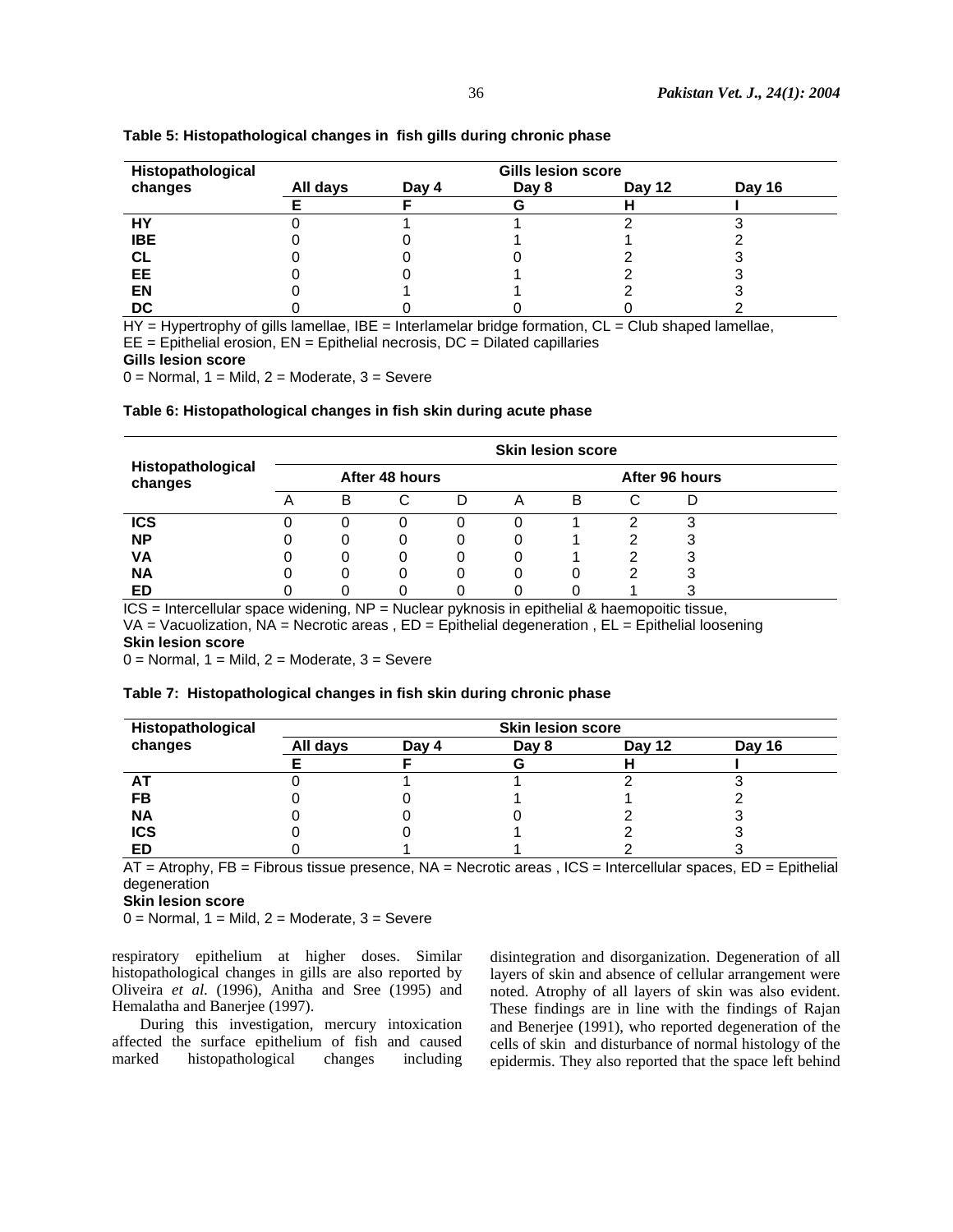by the degenerating cells got quickly filled with haphazardly arranged epithelial cells. Rajan and Benerjee (1992) confirmed the cyclic increase followed by decrease in density, area occupancy and volume of the skin of *Heteropneustes fossilis* due to mercury intoxication. Hypertrophy of the epithelial cells, obstruction of the goblet cells and cellular proliferation were also reported by Oliveira and Torres (1995). Vacuolization, necrosis and pyknosis of the nuclei of the epithelial cells were observed during this investigation. These findings are in line with the findings of Rajan and Banerjee (1993).

Mercury intoxication also caused pronounced clinical symptoms in the grass carp. The nervous symptoms included nervousness, dullness, nudge, yawn and circling. Oliveira *et al*. (1996) reported that the nerves such as the optic, showed disorganized disposition of axons and mainly disruption and dissociation of myelin sheaths, leading to a decrease in motility and increased incoordination. Behavioral disturbances such as off feed and restlessness were also observed. Ribeiro *et al.* (1995) described that olfactory organs were affected in mercury intoxication, which changed the normal behavior of the fish.

### **Acute phase**

During acute phase of this study, after 48 hrs no clinical signs were seen and no histopathological lesions were seen in skin and kidney which are due to very short span of time to affect these organs. But in gills hypertrophy of lamellae, epithelial degeneration and epithelial necrosis were of moderate nature in group C and D. Shakoori *et al*. (1991) reported the same results depending upon the more exposed nature of this organ.

After 96 hrs, in kidney, nuclear pyknosis, necrotic areas, epithelial degeneration and intercellular widening were mild, moderate and severe in groups B, C, and D respectively. In gills hypertrophy of lamellae, epithelial degeneration and epithelial necrosis and formation of club shaped lamellae were of mild, moderate and severe nature in groups B, C and D respectively. Similarly, in skin nuclear pyknosis in epithelium, necrotic ares, ntercellular widening and epithelial degeneration were of mild, moderate and severe nature in groups B, C and D respectively. Shakoori *et al. (1990)* also reported the appearance of these lesions with increasing intensity due to increasing concentration of mercury compounds.

From the above discussion, it can be inferred that mercury intoxication in grass carp (*Ctenopharyngodon idella*) depresses the growth rate, causes marked pathological lesions in organs such as kidney, gills and skin with marked nervous and behavioral symptoms.

# **REFERENCES**

- Anitha, K. S. and R. K. N. Sree, 1995. Histopathological lesions caused by industrial effluents in kidney, liver and gills of fish *Heteropneustes fossilis* in Hussainsagar Hyderabad, India. Bull*.*  Pure Appl. Sci*.,* 14(2): 57-64.
- Banerjee, S. and S. Bhattacharya, 1994. Histopathology of kidney of *Channa punctatus* exposed to chronic nonlethal level of Elsan, mercury, and ammonia. Ecotoxicol. Environ. Saf., 29(3): 265-275.
- Drury, R. A. B. and A. Wallington, 1980. "Carleton's Histological Techniques",  $5<sup>th</sup>$  Ed., Oxford Univ. Press, Great Britain, pp : 40-67.
- Hashmi, F., 1999. Effects of mercury intoxication on kidney and hematological changes in *Labeo rohita*. M.Sc. Thesis. Govt. College, Lahore.
- Hemalatha, S. and T.K. Banerjee, 1997. Histopathological analysis of sublethal toxicity of zinc chloride to the respiratory organs of the airbreathing catfish *Heteropneustes fossilis*  (Bloch). Biol. Res., 30(1): 11-21.
- Mehra, V. and K. C. Kanwar, 1980. Biochemical changes resulting from intraperitoneal administration of  $HgCl<sub>2</sub>$  and methyl mercuric chloride to mice. Toxicol. Lett., 6: 319-326.
- Naidu, K. A. and R. Ramamurthi, 1983. Histological observations in gills of the teleost *Sarotherodon mossambicus* with reference to mercury toxicity. Ecotoxicol. Environ. Saf., 7(5): 455-462.
- Oliveira, R. C. A. and R. F. Torres, 1995. Acute effects of evaluation of  $HgCl<sub>2</sub>$  on epidermis of *Trichomycterus brasiliensis.* Ecotoxicol. Environ. Saf., 32(3): 260-266.
- Oliveira, R.C.A., E. Fanta, N.M. Turcatti, R.J. Cardoso and C.S. Carvalho, 1996. Lethal effects of inorganic mercury on cells and tissues of Trichomycterus brasiliensis. Biocell., 20(3): 171- 178.
- Prasad, M.S., 1994a. Effect of short-term exposure to mercuric chloride on the air-breathing catfish, *Heteropneustes fossilis*. I. Light microscopic study of the gill. Biomed. Environ. Sci., 7(4): 327-336.
- Prasad, M.S., 1994b. Effect of short-term exposure to mercuric chloride on the air-breathing catfish, *Heteropneustes fossilis*. II. Scanning electron microscopic study of the gill. Biomed. Environ. Sci., 7(4): 337-345.
- Rajan, M.T. and T. K. Banerjee, 1991. Histopathological changes induced by acute toxicity of mercuric chloride on the epidermis of freshwater catfish, *Heteropneustes fossilis*.. Ecotoxicol. Environ. Saf., 22(2): 139-152.